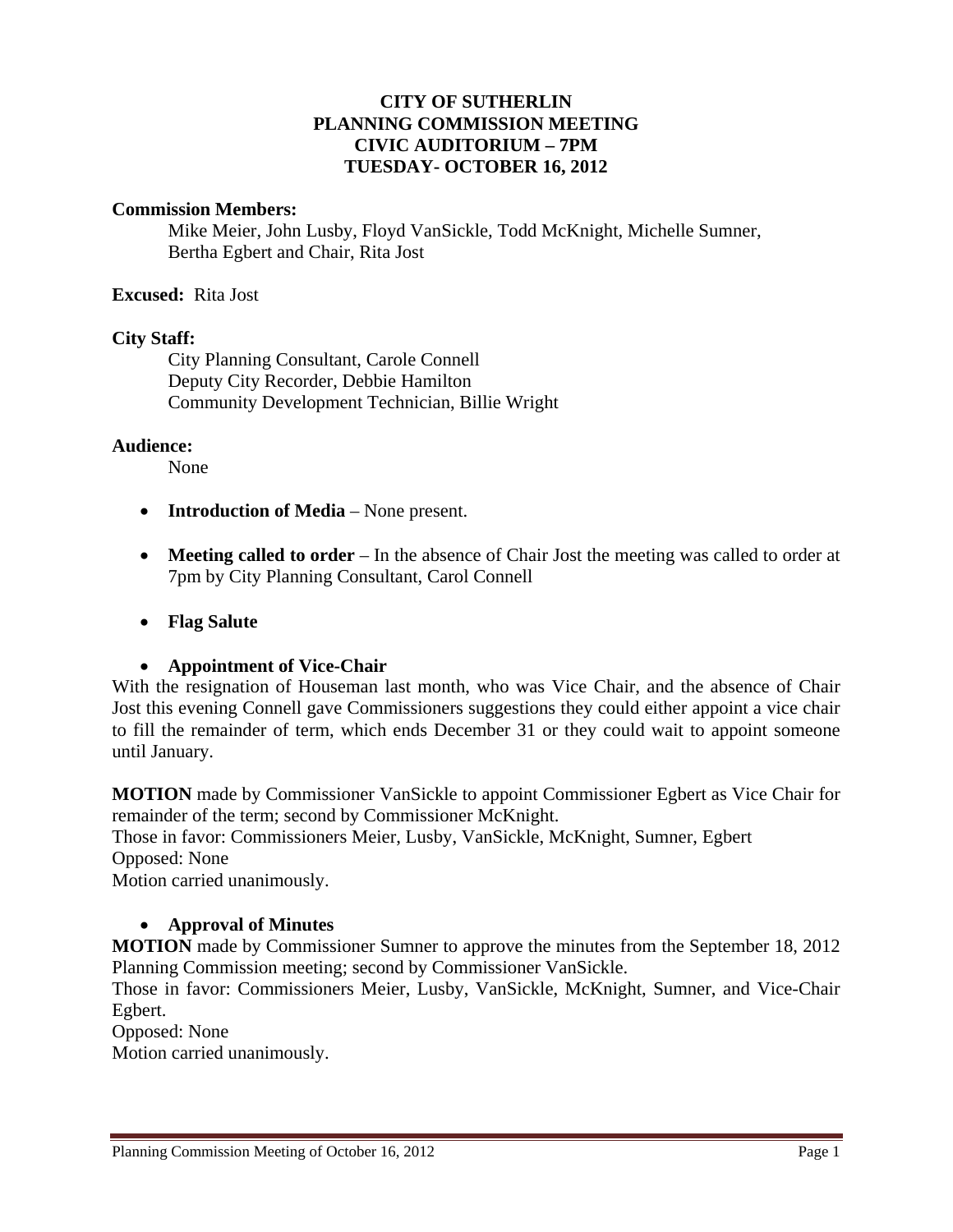# **Sutherlin Population Projection –**

Connell reported Sutherlin's Wastewater Facility Plan updates have been in the works for nearly two years to get it adopted. It's been waylaid at the state level because they require your population projection in planning purposes be coordinated with Douglas County. It's a statute; a controversial statute in fact. League of Oregon Cities is working to change it. In the meantime DEQ will not approve the plan until LCDC approves the population projections. The county projections have not been accepted so it is at a stall.

Staff is recommending approval to Council using the projection by Dyer Engineering which shows a 0.87% annual growth. We can then wait for the official County population projection and then adopt it through the normal process. With no objections this evening and agreements with LCDC, DEQ and the County it is on the Council agenda for October 22.

Commissioner Sumner wondered if the population is higher than projected will the Wastewater Facility Plan be able to handle the increase. Connell reported, according to Steve Major, Dyer Engineering, and CDD, Dan Huff, they did not feel it would affect the plan.

**MOTION** made by Commissioner VanSickle to recommend approval to Council they accept the interim projected population projection as presented; second made by Commissioner Sumner. Those in favor: Commissioners Meier, Lusby, VanSickle, McKnight, Sumner, and Vice-Chair, Egbert. Opposed: None Motion carried unanimously.

For their information Connell gave a copy of the executive summary to Commissioners.

# **PUD Code Language Update**

Connell was looking for direction from the Commission regarding the PUD Code. She acknowledged their previous concerns with the differences between PUD and Subdivision Code and in particular the street design.

Commissioner Sumner stated they wanted to have the PUD Code more in alignment with the Development Code.

Connell went through a copy of a PowerPoint presentation regarding PUD's, their requirements versus a standard subdivision. Street design was discussed, noting private streets are only permitted in a PUD and only if impractical to meet City standards, which is a decision of the Planning Commission. The City is not responsible to maintain or improve private streets. If a private street turns into a through street and is publically used the City takes it over assuming the cost to meet City standards.

Commissioner Egbert added she feels the private streets should be built and maintained to City standards to prevent all the costs going to the City if they end up becoming public streets.

Commissioner Lusby questioned if all residential PUD's are required to be gated. *No, some areas do not even allow them.*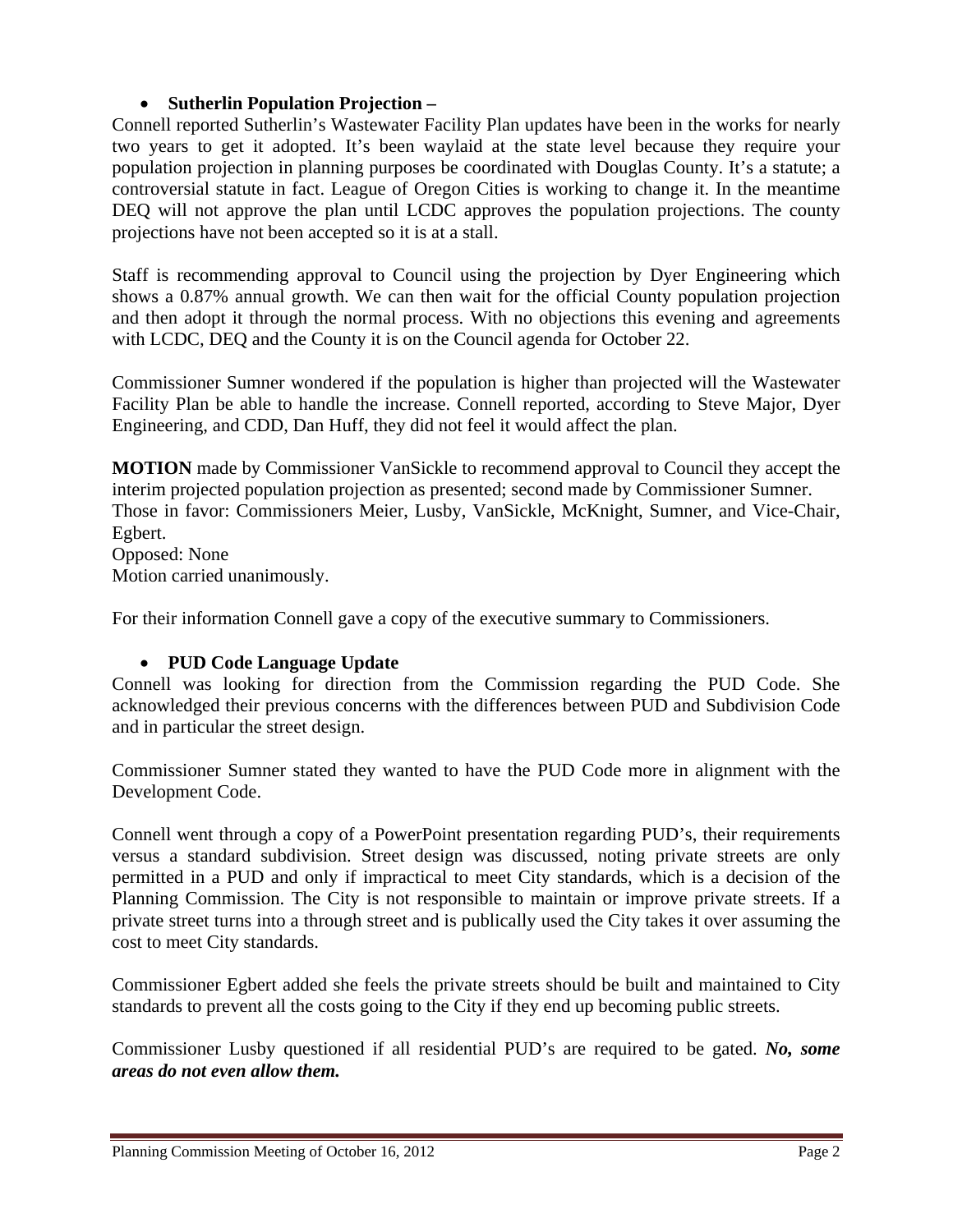Commissioners Sumner and Egbert felt the street construction section should be changed to be in alignment with the City standards.

Commissioner Lusby mentioned with City standards the main concern was with street construction was with emergency and service vehicles not being able to have full access on some of those streets especially with the cul-de-sacs.

Connell asked if we want to have the PUD incentives and leave as is. Consensus was yes but with the street construction to be developed at City standards with emergency standards that of Fire Dist. #2.

Consensus was to bring back to Commission with an amendment to the PUD code.

# **Public Comment**

None received.

# **Commission Comments/Questions**

Commissioner Sumner shared concerns regarding the complaint driven code enforcement issues that were discussed at the last meeting. After some discussion nothing further was confirmed. She asked the group if we should forward information on to the City Manager of problem areas for him to write letters for compliance.

Commissioner Lusby pointed out the complaints are complaint driven and can come from anyone.

Commissioner Meier shared he recently attended a seminar for the Downtown Development Group and this subject was discussed which he found to be very interesting. He would like to see something done for some of the sites shown at the last meeting, as they are pretty bad.

Commissioner Egbert reported Council will be seeing that presentation at their meeting on Monday. She felt we needed to be careful because there are those out there that do not have the funds or the means to make repairs, etc, unless it's a health or fire hazard.

Commissioner VanSickle said that the ones who do have the means to cleanup or improve their property need to be notified.

Commissioner Sumner expressed that we need to start by following the code and notice the places with the biggest violations. Often just one letter will call them to action, especially if a fine might be involved. Some of the bigger problems need to be addressed, that's the purpose of having the code.

Connell suggested giving problem code violations properties to the City Manager to send letters out to as suggested.

Commissioner Sumner asked that the conversation this evening be shared with the City Manager.